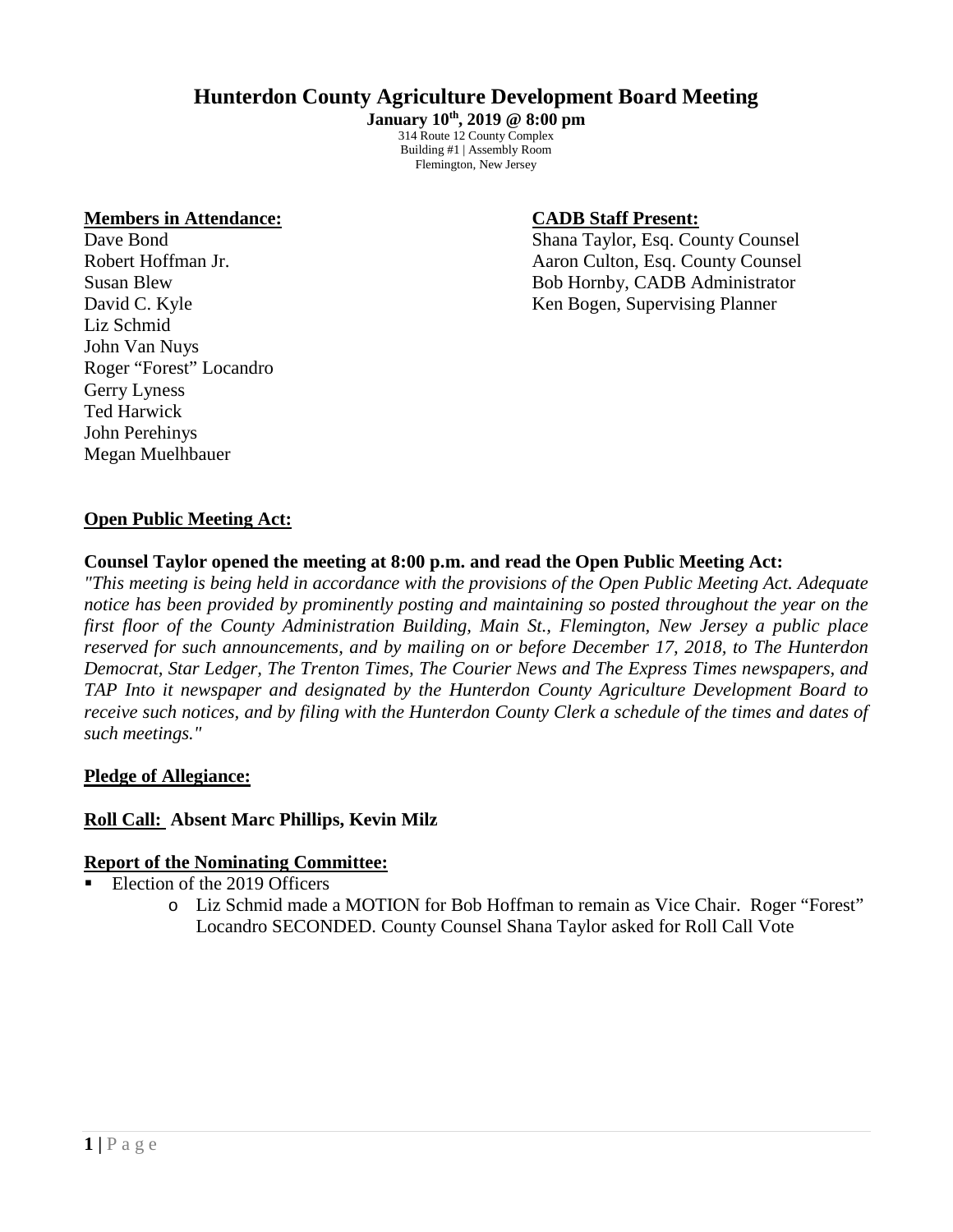| <b>ROLL CALL</b>                          | <b>MOVED</b>     | <b>SECONDED</b>  | <b>AYES</b>      | <b>NAYS</b> | <b>ABSTAIN</b>   | <b>ABSENT</b>    |
|-------------------------------------------|------------------|------------------|------------------|-------------|------------------|------------------|
| David Bond, Chair                         |                  |                  | $\boldsymbol{X}$ |             |                  |                  |
| Robert Hoffman. Jr.,<br><b>Vice Chair</b> |                  |                  |                  |             | $\boldsymbol{X}$ |                  |
| <b>Susan Blew</b>                         |                  |                  | $\boldsymbol{X}$ |             |                  |                  |
| <b>Marc Phillips</b>                      |                  |                  |                  |             |                  | $\boldsymbol{X}$ |
| <b>John Perehinys</b>                     |                  |                  | $\boldsymbol{X}$ |             |                  |                  |
| <b>Gerry Lyness</b>                       |                  |                  | $\boldsymbol{X}$ |             |                  |                  |
| <b>John Van Nuys</b>                      |                  |                  | $\boldsymbol{X}$ |             |                  |                  |
| Dave Kyle                                 |                  |                  | $\boldsymbol{X}$ |             |                  |                  |
| Liz Schmid                                | $\boldsymbol{X}$ |                  | $\boldsymbol{X}$ |             |                  |                  |
| <b>Ted Harwick</b>                        |                  |                  | $\boldsymbol{X}$ |             |                  |                  |
| Roger "Forest" Locandro                   |                  | $\boldsymbol{X}$ | $\boldsymbol{X}$ |             |                  |                  |

# **9 IN FAVOR, 1 ABSTENSION, 1 ABSENT, MOTION CARRIED**

o Liz Schmid made a MOTION for Dave Bond to remain as Chair. Roger "Forest" Locandro SECONDED. County Counsel Shana Taylor asked for Roll Call Vote

| <b>ROLL CALL</b>                       | <b>MOVED</b>     | <b>SECONDED</b>  | <b>AYES</b>      | <b>NAYS</b> | <b>ABSTAIN</b>   | <b>ABSENT</b>    |
|----------------------------------------|------------------|------------------|------------------|-------------|------------------|------------------|
| David Bond, Chair                      |                  |                  |                  |             | $\boldsymbol{X}$ |                  |
| Robert Hoffman. Jr.,                   |                  |                  | $\boldsymbol{X}$ |             |                  |                  |
| <b>Vice Chair</b><br><b>Susan Blew</b> |                  |                  | $\boldsymbol{X}$ |             |                  |                  |
| <b>Marc Phillips</b>                   |                  |                  |                  |             |                  | $\boldsymbol{X}$ |
| <b>John Perehinys</b>                  |                  |                  | $\boldsymbol{X}$ |             |                  |                  |
| <b>Gerry Lyness</b>                    |                  |                  | $\boldsymbol{X}$ |             |                  |                  |
| <b>John Van Nuys</b>                   |                  |                  | $\boldsymbol{X}$ |             |                  |                  |
| Dave Kyle                              |                  |                  | $\boldsymbol{X}$ |             |                  |                  |
| <b>Liz Schmid</b>                      | $\boldsymbol{X}$ |                  | $\boldsymbol{X}$ |             |                  |                  |
| <b>Ted Harwick</b>                     |                  |                  | $\boldsymbol{X}$ |             |                  |                  |
| Roger "Forest" Locandro                |                  | $\boldsymbol{X}$ | $\boldsymbol{X}$ |             |                  |                  |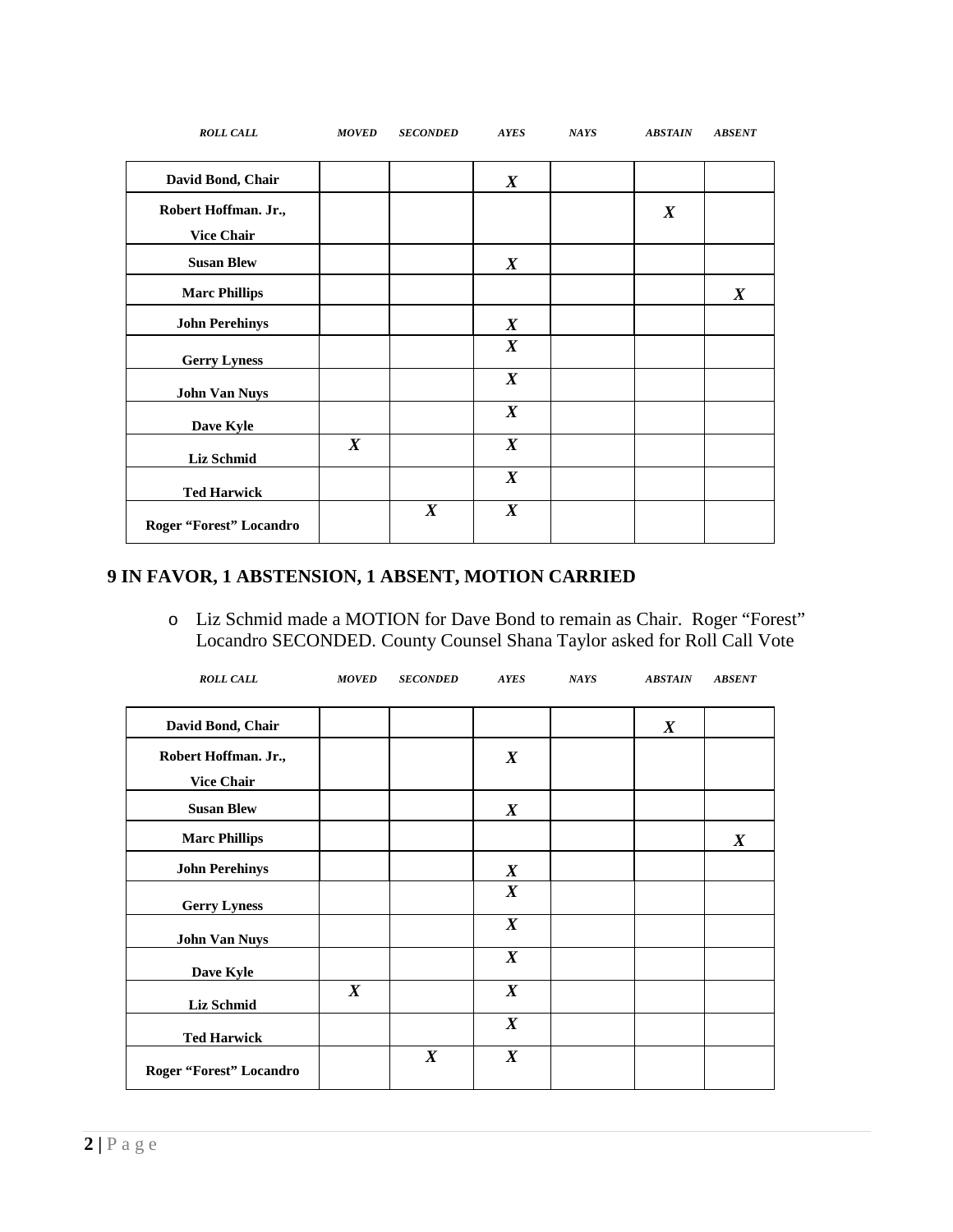# **9 IN FAVOR, 1 ABSTENSION, 1 ABSENT, MOTION CARRIED**

## **Designation of Newspapers to Carry Public Notices and advertisements**

o Bob Hoffman made a MOTION for the following Newspapers to carry Public Notices and Advertisements: The Democrat, Star Ledger, Trenton Times, Courier News, Express Times, and TAPinto (online). Liz Schmid SECONDED. All in favor by Voice Vote.

## **Approval of 2019 Meeting Dates:**

o John Van Nuys made a MOTION to approve the 2019 meeting dates listed below. Ted Harwick SECONDED. All in favor by Voice Vote.

| $2nd$ Thursday at 8PM   |                 |                    |
|-------------------------|-----------------|--------------------|
| <b>January 10, 2019</b> | May 9, 2019     | September 12, 2019 |
| February 14, 2019       | June 13, 2019   | October 10, 2019   |
| March 14, 2019          | July 11, 2019   | November 14, 2019  |
| April 11, 2019          | August 8, 2019* | December 12, 2019  |
|                         |                 |                    |

**\*August date is reservation only, CADB does not normally hold a meeting in the month of August**

## **Approval of Minutes**

 John Van Nuys made a MOTION to approve the December 13th minutes. Ted Harwick SECONDED. Minor correction on Page 10 to clarify, non-substantial. All in favor by Voice Vote Bob Hoffman and Ted Harwick abstain.

## **Communications and Administrative Business:**

- CADB Staff update
	- o Bob Hornby presented a spreadsheet of the breakdown of farms closed in 2018. They were mostly greenlighted in 2016 and 2017 and closed within two years. We're doing a lot better, looking at old files, it used to take a lot longer. Some came in much earlier but there was a lot of back and forth before green light. Again, referring to spreadsheet, he broke into totals of County PIGS, Municipal PIGs, and SADC closed on direct easement programs. Wants to thank SADC, on the Direct Easements they outspent Hunterdon County on PIG money, good partnership with Hunterdon County, of \$5.5 million total spending they covered \$3 million. Bob stated that CMV means "Certified Market Value" Chairman Bond asked what the total numbers are. Bob answered closed 7 farms in PIG Program, 4 Farms in Direct Easement, since 1985 we have 427 (corrected later in the meeting to 423) farms, over 33,000 acres preserved. John Perehinys asked, with SADC direct easement, how does that work compared to the County? Bob answered, because you're only dealing with one entity they similar application program, they have it set up on a competitive application system, they bring in applications statewide, and then pursue based on how much grant money they have. How does the price compare? It's essentially the same, the application is slightly different. If a person comes to apply for farmland preservation, can they ask for a direct easement? Bob stated the there is a 50 acre minimum, so some farms do not qualify. The idea of the PIG program is for smaller farms. Ted Harwick asked if Hunterdon County moves the process along at the same rate as other counties in the state? Bob stated, not sure where we rank statewide. Some go fast, others take more time. Ted Harwick asked about the Lee, Wai Kun & Lau, Sau Kam Farm in Delaware Township. He said they had been turned down, but it looks like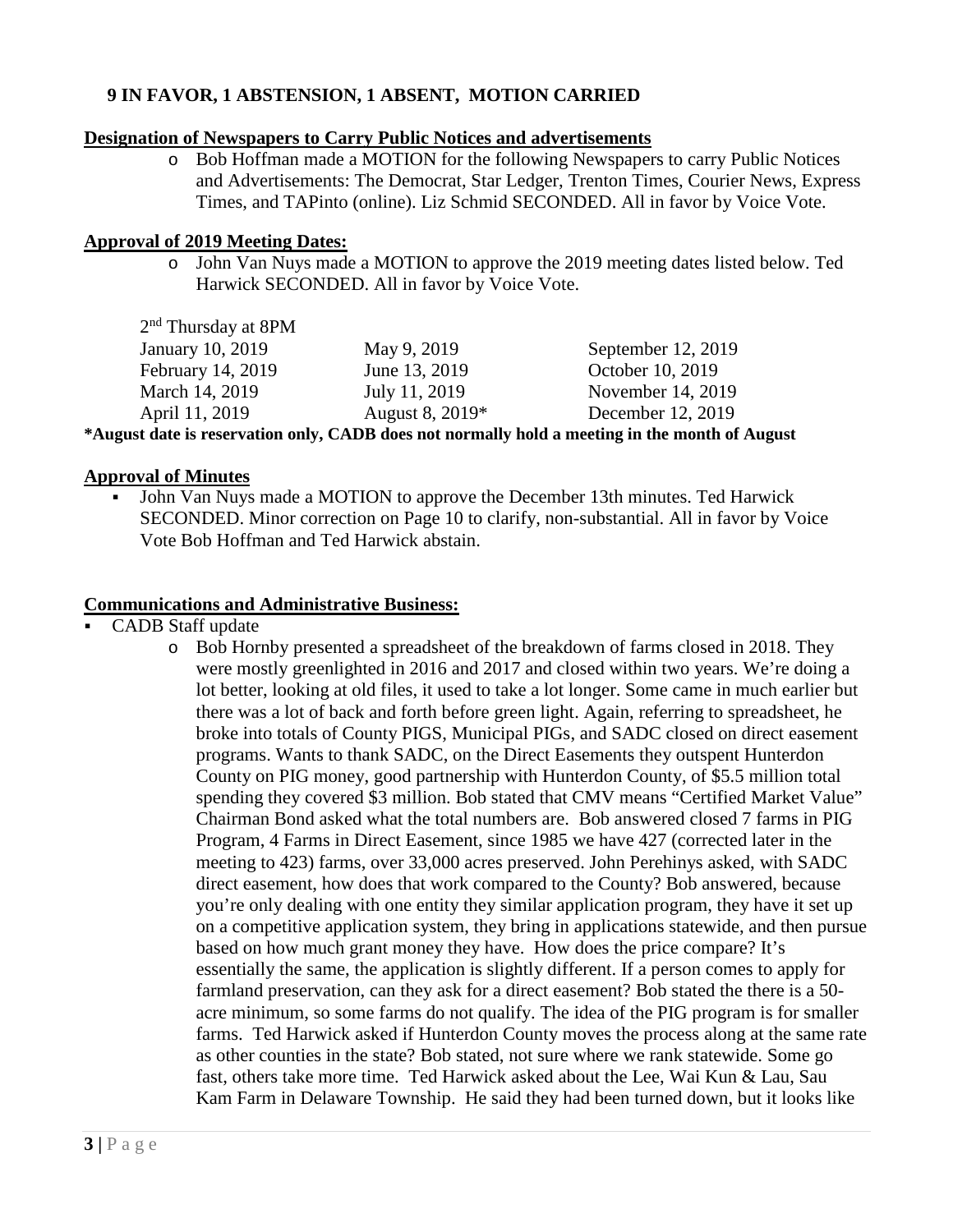it's moving ahead. Bob stated that Delaware Township is paying 40% and are going to cover the County share.

- o Bob explained another spreadsheet of all the farms, muni's and costs since 1985.
- o Deer fence grants were awarded to 2 farms in Hunterdon County, the Peterson Farm in Franklin Twp. for \$20,000 and the Ditzel Farm in East Amwell Township for \$18,080. Important to highlight the benefits of Farmland Preservation beyond closing. There are a lot of deer fencing grants, RCPP grants that so far haven't come to Hunterdon County, but are available, Regional Conservation Partnership Program Grants, used in heavily in South Jersey for irrigation programs, should get the word out that they are available to preserved farms. Still eligible for these grants even if you're not the original owner.
- o **Hope Hill** (Franklin Township) Baseline visit on 12/17, moving toward closing, lots of ALE paperwork going back and forth
- o **Maresca/Martin** Farm (Delaware Township) Final Approval on the SADC agenda for 1/24
- o **America's Grow a Row** (Franklin Township) Up for CADB final approval tonight, the Freeholder agenda for Jan 15 and the SADC on 3/28.
- o **Feeley** Farm (Franklin Township) Franklin Township December 13 motion *to support the efforts of the State and the County should they choose to preserve the Feeley Farm property; however, the Township will not provide financial support from the Open Space Funds*. Working in house to try to find different avenues to try to get funding. As a nursery it does not qualify for ALE funding. Going back to what was stated before, this is a farm that is going to sit for a while until they find the right funding partner. SADC meeting 1/29 to discuss a Direct Easement, could transfer out of the PIG program into the Direct Easement, 49 acres close enough for priority.
- o **Michisk** Farm (Franklin Township) Close to closing, request a January closing getting title and final steps for closing.
- o **Silva** Farm (Holland Township) Still working on the lease language for cell tower, Stephanie Miller from SADC has been a big help with that. Under current lease language cell tower would be in violation of the easement agreement.
- o **Dalrymple** Farm (Kingwood)- Close to closing, working on closing package with County, Hunterdon Land Trust and SADC. ALE appraisal review was completed 12/24.
- o **DeSapio** Farm (Kingwood) Have approved driveway changes the Board requested, driveway will be included in exception area.
- $\circ$  **ALE Monthly** conference call Jan  $2^{nd}$  They are funded through the Federal Shutdown, but their support agencies are shut down. A lot of ALE work being held over. 2018 Farm bill passed, but held up because of shutdown, advising us to continue under the 2014 Farm Bill until rule making is complete.
- o **Jannsen/Peacefield** Farms- Adam Bradford not here tonight, continue to work with them.
- o **Grochowicz** Funding should be released by Highlands council after their 1/24 meeting. Then can continue working with them.
- o **Open Space Trust Fund Allocation Public Hearing** Was passed by the Freeholders at their December 18<sup>th</sup> meeting. Farmland portion remains unchanged  $\sim$ \$2 million/year. Changes to open space grant program, Cooperative open space and Non-Profit open space will be combined into a single entity which will make it easier to process. There has been a back log of unspent funds, what happens to unspent funds now a set program. Set to give each farmland and open space an additional \$1.5 million this year to make up for years past, going forward will be \$1.9 million plus up to a million from the previous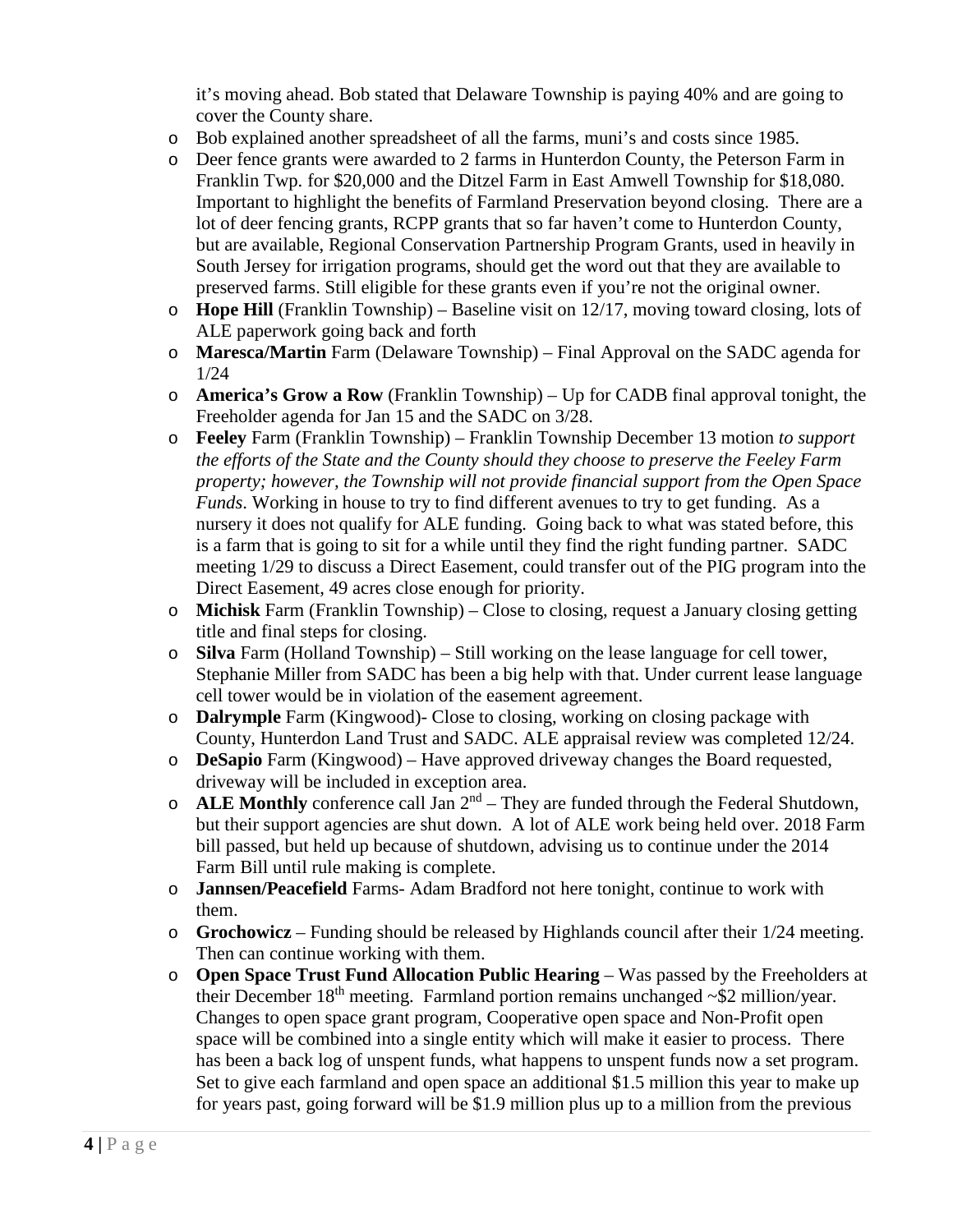year. Other unspent funds will be moved around between Farmland and Open Space. Allows for a year to year roll-over that accounts for a boom and bust cycle.

- o **2019 Outreach -** With extra \$1.5 million, Bob started an outreach program, meeting with Ag advisory for each muni that have muni pig programs. Met with Delaware and Alexandria this week, combined with SADC is increasing their direct easement funding so they are trying to drum up interest, trying to see what's working and what's not working, there was a time when there were so many farms they didn't have to do outreach, that's dried up, also different generation since the program was introduced in the early 2000's. Trying to reach out to generations that are inheriting the farms and older farmers trying to work out estates.
- o **Municipal and County PIG Rule Amendments -** When out for 2nd round of comment. Almost everything asked for in the first round they responded to. Only note on  $2<sup>nd</sup>$  round: ag advisory committees currently have to be a majority of farmers that both own and farm their land. Seem like there should be an allowance for farmers that lease out their land. Seems short sighted to cut out people that lease the land, maybe they are saving to buy the land.
- o **Cyktor** farm violation not on the agenda for tonight– Delaware Township block 51, lot 1, right off Rt. 519, Bob refers to drawing, there was a complaint that came into the office, there are large soil and milling piles, went out last week and took a walk around with Mike DePalma from Soil Conservation, Kevin Milz does the monitoring for the property and will look to see if anything has changed. Will come to the board if he sees anything he feels this board should be discussing, it will be an agenda item. Just wanted to make them aware of the situation.

# **Correspondence:**

None at this time

# **SADC Comments:**

None at this time

# **Chair Comments:**

None at this time

# **Old Business:**

- Final Approval
	- o **America's Grow a Row Farm**, Franklin Township Block 10 Lot 6 2018 Planting Round submission, before prelim approval question of exception area location, moved to a new location. 38.8 acres 37.0 net preservation acres
	- o State will be contributing \$190,550.00, County \$54,575.00, Franklin Township \$54,575.00 for a total of \$314,500.00.
	- o John Perehinys made MOTION to approve, Robert Hoffman SECOND. Chairman Bond asked for a roll call vote.